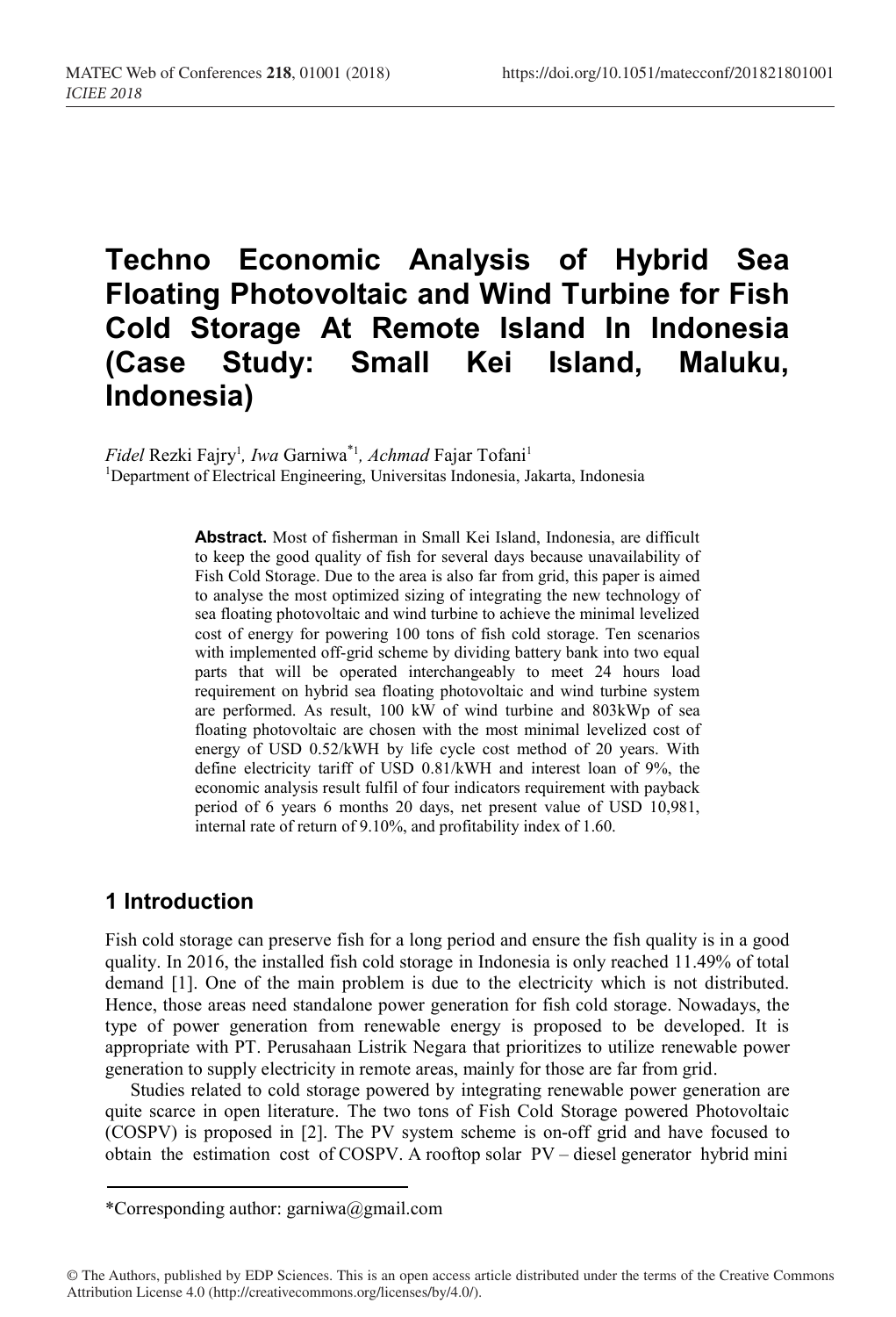cold storage for rural area is proposed in [3]. The PV system scheme is on grid. The running concept of cold storage is by consuming power from the roof top solar PV panel, and the diesel generator will be only absorbed during night time. The consideration focused on financial analysis and costing. Then, a conceptual model of a cold storage warehouse powered by on grid PV and grid in smart grid setting is presented in [4]. The system allows the cold storage to withdraw power from the grid and feed power to the grid. A formula with linear programming is used as an optimization to investigated optimal energy management strategies under different tariff scenario.

On recent technology, sea floating photovoltaic (SFPV) has been developed [5]. SFPV system can increase efficiency due to reflection of light from the water and the PV panel temperatures is maintained lower by the natural evaporative cooling from waterbody [6].

On this paper, the objective is to analyse the optimum size of an off-grid hybrid sea floating photovoltaic (SFPV) and wind turbine by setting the power capacity of both renewable generation to achieve the minimum levelized cost of energy (LCOE) for powering DC Fish Cold Storage in Small Kei Island, Indonesia. However, according to economic analysis, SFPV and Wind Turbine with off-grid concept for powering DC fish cold storage are feasible to be developed.

#### **2 Energy Resource and Load Profile Data**

The load profile of one hundred tons of Fish Cold Storage is shown on **Fig. 1**. The peak load of 49kW is occurred almost eighteen hours during the main freezing load of compressor, condenser, and evaporator running from 6:00AM to 11:59PM. The six (6) hours remain of 16.7 kW is the recovery period when defrost running from 00:00 to 5:59AM. Another load is consisted of lighting, heating, mechanical handling equipment, etc.

The annual of both daily solar radiation and wind speed data in Small Kei Island are 5.57 kWh/m2/day (232 W/m2) and 4.0 m/s, which were collected from Atmospheric Science Data Center that refer to NASA **[7]**.



**Fig. 1.** (a) daily load curve of 100 tons of fish cold storage, (b) monthly average daily solar radiation and wind speed at Small Kei Island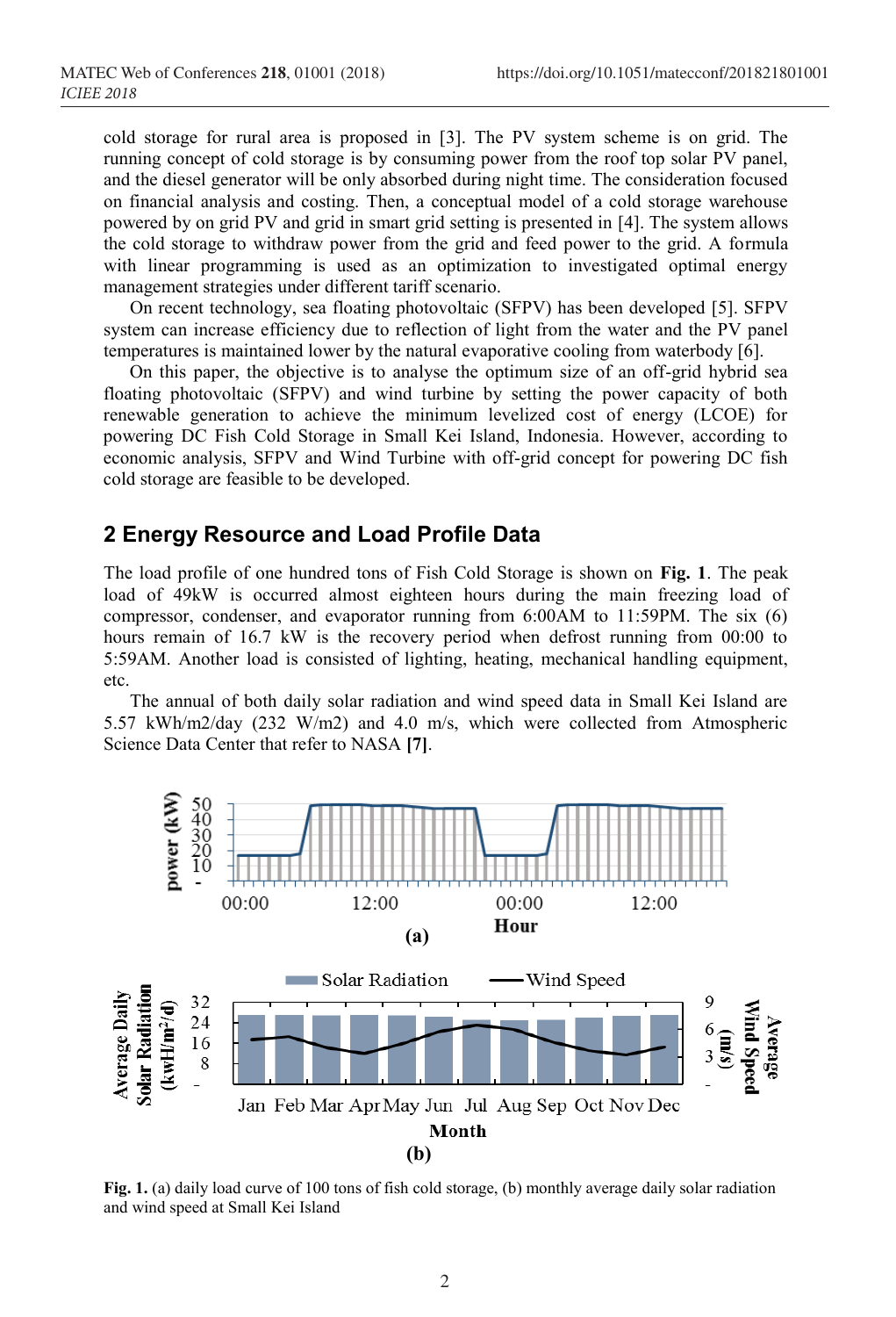## **3 Component Sizing of Hybrid System and LCOE Calculation**

The proposed hybrid SFPV and wind turbine system uses off-grid scheme as shown on **Fig 2.** The off-grid system configuration uses two equal battery banks that will be operated interchangeably with the strategy schedule of operation as shown on **Table 2**. Each of battery bank will be charged and discharge for 24 hours. The purposed is to make sure that the battery can be fully operated when the weather is unpredictable and meet load requirement for daily 24 hours basis. During discharged, the battery banks will be cut-off if the remain of capacity achieve 30% from total capacity. After obtained the load requirement, the sizing of hybrid system is started from battery bank, wind turbine, and SFPV module as mentioned on below.



**Fig. 2.** Block diagram of the proposed hybrid SFPV and wind turbine

#### **3.1 Sizing Battery Banks**

The total capacity of battery banks per unit (Cap) can be calculated from the total load demand (TLD), Depth of Discharge (DOD), and the day without sun (dws) as derived:

$$
Cap_{(VAH)} = \frac{TLD_{(kwh/day)} * dws_{(day)}}{DOD}
$$
 (1)

#### **3.2 Sizing Wind Turbine**

A wind turbine generator can start generating power if the wind speed (*v*) exceeds the cut-in value  $(V_i)$ . Then, it will generate the rated power  $(P_{rated})$  if the wind speed exceed the rated speed  $(V_r)$  of the wind turbine. It will stop if the wind speed exceeds the cut-out  $(V_o)$  value to protect generator **[3]**. The power output of Wind Turbine ( $P_{\text{WT}}$ ) is expressed as **[8]**:

$$
P_{wind} = 0 \t\t \text{if } v \le V_i \text{ or } v \ge V_o ;
$$
  
\n
$$
P_{wind} = P_{rated} \eta_{urbin} \frac{v - V_i}{V_r - V_i} \t\t \text{if } V_i < v < V_r ;
$$
  
\n
$$
P_{wind} = P_{rated} \t\t \text{if } V_r < v < V_o ;
$$
  
\n(2)

**Table 2.** The strategy schedule scenario of battery banks operation

|                  |      | -- |     |     |     |  |
|------------------|------|----|-----|-----|-----|--|
| Day              | l st |    | 2nd | 3rd | 4th |  |
| Time             |      |    |     |     |     |  |
| Battery A        |      |    |     |     |     |  |
| <b>Battery B</b> |      |    |     |     |     |  |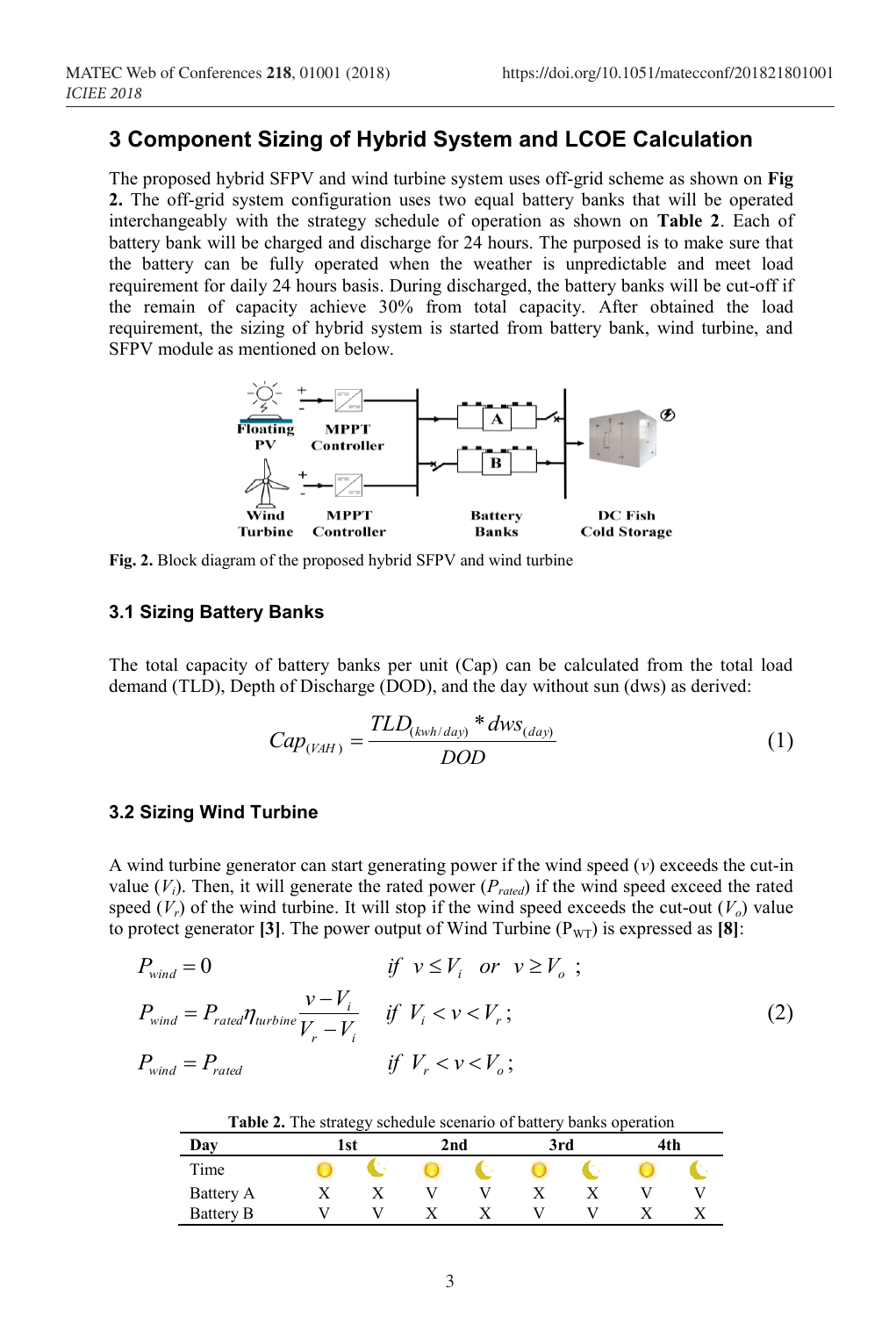| Description   | <b>Requirement of Floating PV</b>   | <b>Small Kei Island Data [9]</b> |
|---------------|-------------------------------------|----------------------------------|
| Water depth   | Minimum 1 m, optimal 3-10 m,        | $2.75 \text{ m}$                 |
| (low tidal)   | maximum 25m                         |                                  |
| Waves         | At 1-3 m depth maximum 0.5 m waves, | 0.5 <sub>m</sub>                 |
|               | At depth $>3$ m maximum 1.5 m waves |                                  |
| Wind Speed    | Maximum $100-120$ km/h              | $14.4 \text{ km/h}$              |
| Water Current | Maximum 8 km/h                      | $0.54$ km/h                      |
| Seabed        | Preferably Sand, mud, or rubble.    | Sandy                            |

| <b>Table 3.</b> Small Kei Island Site & Environmental Data |  |
|------------------------------------------------------------|--|
|------------------------------------------------------------|--|

#### **3.3 Sizing Solar Floating Photovoltaic (SFPV) Module**

SFPV system concept removes big land requirement. If inland PV requires requirement on civil and trenching, SFPV requires platform, mooring system, and under-water cable as described on **[6]**. On this paper, the reason to utilize SFPV is due to the site & environmental data of Small Kei Island fulfil the requirement to install SFPV as shown on **Table 3**, and have better efficiency of module compare to inland PV due to water cooling effect.

Each of SFPV module has the capacity of 24kWp that consists of 96 units of 250kW panels. To calculate the required power generation of SFPV shall consider the average effective time (Eff) of solar radiation in Small Kei Island, which is 4.5 hours per day **[10]**, the average of PV panel efficiency (*ηPVmodule*) according to recent research, which is 17%, and charge controller efficiency  $(\eta_{MPPT})$ . The real capacity of SFPV  $(\text{Cap}_{SFPV})$  can be expressed as follows:

$$
Cap_{SFPV(kWp)} = \left[ \left( \frac{Cap_{(VAH)}}{dws_{(day)}} \right) - W_{T(kWH/day)} \right] * E_{f(t)/day)} * \eta_{\text{pvmodule}} * \eta_{MPPT} \qquad (3)
$$

#### **3.4 LCOE Calculation**

To compare different capacities of electricity generation on a comparable basis, LCOE **[11]** with 20 years lifetime project is calculated as follows:

$$
LCOE_{\left(\frac{USD}{kWH}\right)} = \frac{Life\ Cycle\ Cost\ (LCC)_{(USD)}}{Lifetime\ energy\ production_{(kWH)}}
$$
\n(4)

The LCC is obtained refer to unit cost as shown on **Table 5** on below.

| <b>Table 5.</b> Unit cost of hybrid SFPV & wind turbine system |                            |                                   |                              |  |  |  |  |
|----------------------------------------------------------------|----------------------------|-----------------------------------|------------------------------|--|--|--|--|
|                                                                |                            | <b>Unit Cost</b>                  |                              |  |  |  |  |
| <b>Description</b>                                             | <b>SFPV</b><br>(USD / kWp) | <b>Wind Turbine</b><br>(USD / kW) | <b>Battery</b><br>(USD/kVAH) |  |  |  |  |
| Material                                                       | 270.00                     | 2,274.00                          | 220.00                       |  |  |  |  |
| <b>Grid Connection</b>                                         | 150.00                     | 350.00                            | Included                     |  |  |  |  |
| Construction                                                   | 236.00                     | 560.00                            | 39.65                        |  |  |  |  |
| Other Cost                                                     | 410.00                     | 350.00                            | N/A                          |  |  |  |  |
| Land Cost                                                      | 4.00                       | 60.00                             | N/A                          |  |  |  |  |
| O&M Cost                                                       | 10.72                      | 898.00                            | 545.79                       |  |  |  |  |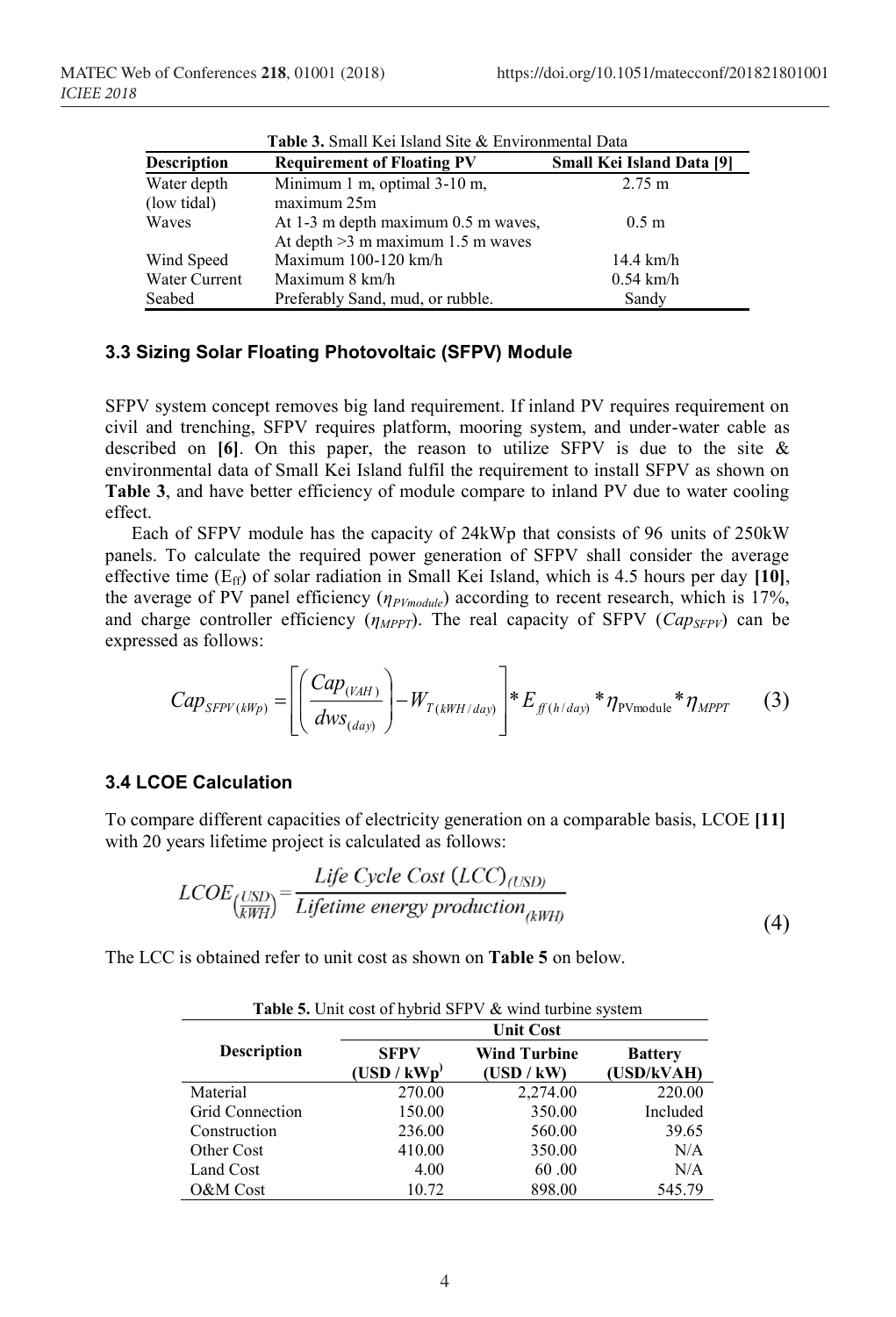### **4 Result And Discussion**

The results of the optimal sizing simulation are presented according to various combination power of SFPV and wind turbine with 10 scenarios as shown on **Table 4**. Increasing the capacity of wind turbine creates impact on SFPV capacity that is decreased as the compensation to meet total load requirement. Then, the LCOE is reduced when the capacity of wind turbine is increased and the capacity of SFPV is decreased. It can be understood that SFPV has both LCC and LCOE greater than wind turbine because it has greater capacity to compensate the effect from effective time of radiation solar which is only 4-5 hours per day. Then with the concept of using two equal battery banks that operated interchangeably, using typical battery bank of flooded lead acid with cycle of 2430, the battery banks has lifetime of 6.67 years and need additional 2 times replacement during project lifetime of 20 years. It makes the O&M cost of Battery banks become greats and make the LCOE of off-grid hybrid renewable power generation become expensive. As result, the hybrid system of 100kW wind turbine and 803kWp SFPV is chosen with the most minimal LCOE of USD 0.52/kWH.

| <b>Scenario</b> | <b>Total</b><br>Load |    | <b>Battery Bank</b><br><b>Capacity per Unit</b> |            | <b>Wind Turbine</b> |                     | <b>SFPV</b>    |                     | <b>LCOE</b><br>(USD/ |
|-----------------|----------------------|----|-------------------------------------------------|------------|---------------------|---------------------|----------------|---------------------|----------------------|
|                 | (kWh/<br>day)        | V  | AН                                              | <b>DOD</b> | Rated<br>(kW)       | Output<br>(kWh/dav) | Rated<br>(kWp) | Output<br>(kWh/day) | kWh                  |
|                 | 943.88               | 48 | 28,092                                          | 70%        | 10                  | 76.50               | 1.751          | 1.271.89            | 0.616                |
| 2               | 943.88               | 48 | 28,092                                          | 70%        | 20                  | 153.01              | 1.645          | 1,195.39            | 0.606                |
| 3               | 943.88               | 48 | 28,092                                          | 70%        | 30                  | 229.51              | 1,540          | 1,118.88            | 0.596                |
| 4               | 943.88               | 48 | 28,092                                          | 70%        | 40                  | 306.01              | 1,435          | 1,042.38            | 0.585                |
| 5               | 943.88               | 48 | 28,092                                          | 70%        | 50                  | 382.52              | 1,330          | 965.88              | 0.575                |
| 6               | 943.88               | 48 | 28,092                                          | 70%        | 60                  | 459.02              | 1,224          | 889.37              | 0.564                |
| 7               | 943.88               | 48 | 28,092                                          | 70%        | 70                  | 535.52              | 1.119          | 812.87              | 0.553                |
| 8               | 943.88               | 48 | 28,092                                          | 70%        | 80                  | 612.03              | 1,014          | 736.37              | 0.542                |
| 9               | 943.88               | 48 | 28,092                                          | 70%        | 90                  | 688.53              | 908            | 659.86              | 0.531                |
| 10              | 943.88               | 48 | 28.092                                          | 70%        | 100                 | 765.04              | 803            | 583.36              | 0.520                |

**Table 4.** Simulation result of optimization hybrid SFPV & Wind Turbine

According to data of scenario chosen, we can see that the percentage of energy output (kWh/day) of both wind turbine and SFPV are 57% and 43% from total energy output and meet load requirement for 24 hours as shown on **Fig 3**.



**Fig. 3.** Power generation curve of hybrid SFPV and wind turbine